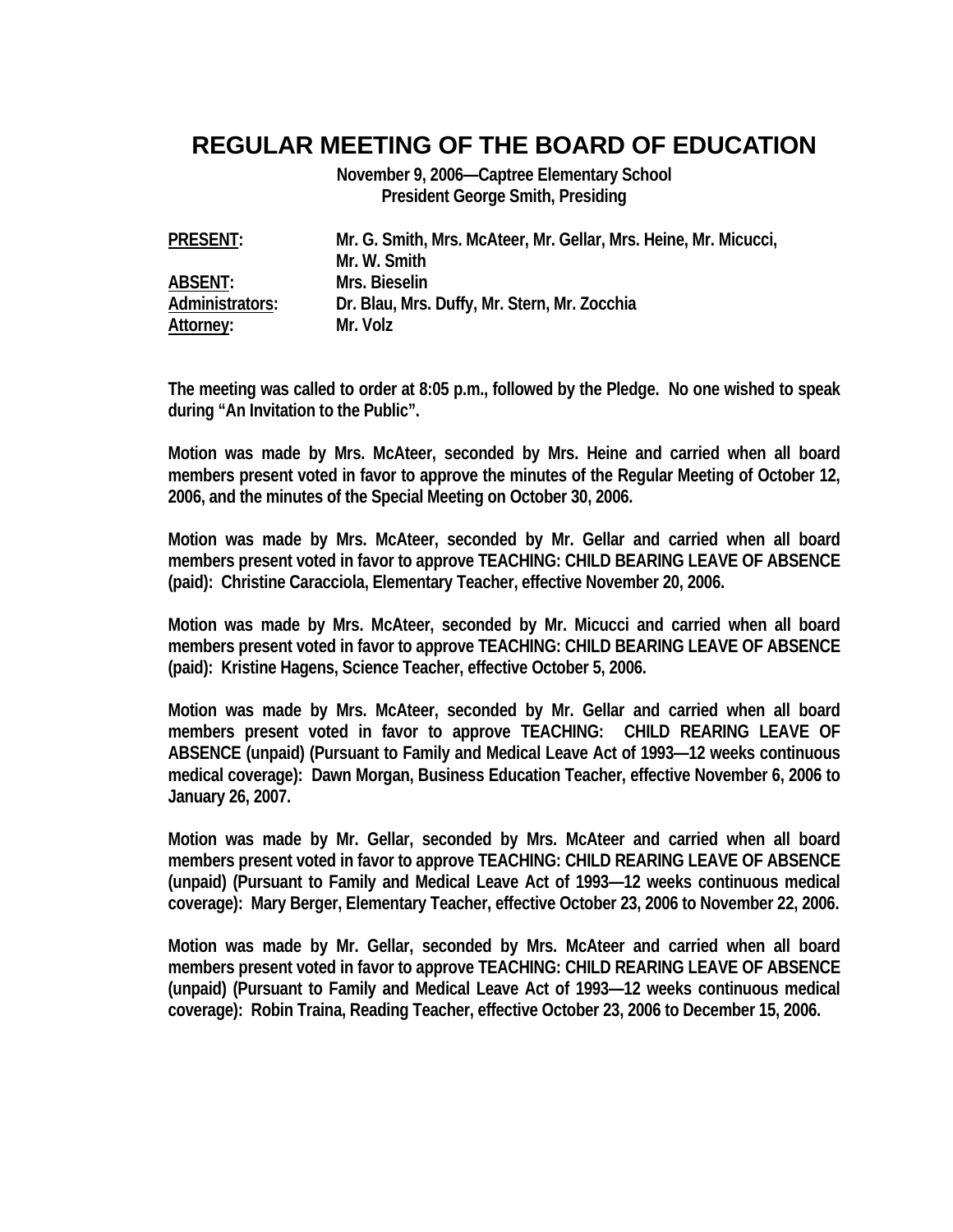**Page 2 Regular Meeting November 9, 2006** 

**Motion was made by Mrs. McAteer, seconded by Mr. Micucci and carried when all board members present voted in favor to approve TEACHING: LEAVE OF ABSENCE (unpaid): Elizabeth Walsh-Bulger, effective January 29, 2007 (Alternative School Coordinator – two nights).** 

**Motion was made by Mrs. McAteer, seconded by Mrs. Heine and carried when all board members present voted in favor to approve TEACHING: REGULAR SUBSTITUTE: Jessi Smith, Speech Teacher, effective September 5, 2006 to June 30, 2007 (Manetuck, Step 14, replacing J. Dowling reassigned to D.O.).** 

**Motion was made by Mrs. McAteer, seconded by Mr. Micucci and carried when all board members present voted in favor to approve CLASSIFIED CIVIL SERVICE: PROBATIONARY APPOINTMENT: \*Cheryl Ferrante, Custodial Worker I, effective November 13, 2006 (Step 1; High School; replacing A. Spero, resigned).** 

**Motion was made by Mrs. Heine, seconded by Mr. Gellar and carried when all board members present voted in favor to approve CLASSIFIED CIVIL SERVICE: Randy Koeper, Maintenance Mechanic III, effective October 23, 2006 (Step 9; maintenance department; returning to former position).** 

**Motion was made by Mrs. Heine, seconded by Mrs. McAteer and carried when all board members present voted in favor to approve CLASSIFIED CIVIL SERVICE: PROBATIONARY APPOINTMENT: Joseph Troiano, Groundskeeper, effective October 23, 2006 (Step 5; maintenance department; replacing R. Koeper who returned to former position).** 

**Motion was made by Mr. Gellar, seconded by Mrs. McAteer and carried when all board members present voted in favor to approve CLASSIFIED CIVIL SERVICE: RECALL: Tara Miller, Teacher Aide, effective September 21, 2006 (Step 1; Bayview; new position; grant funded).** 

**Motion was made by Mr. Micucci, seconded by Mrs. Heine and carried when all board members present voted in favor to approve CLASSIFIED CIVIL SERVICE: CHANGE IN STATUS: Brian Malone, Night Lead Custodian, effective October 23, 2006 (Step 4; Udall; replacing J. Troiano, now groundskeeper).** 

**Motion was made by Mr. Micucci, seconded by Mrs. McAteer and carried when all board members present voted in favor to approve CLASSIFIED CIVIL SERVICE: SUBSTITUTE CLERICAL (\$11.00/HR): \*Debbie Murphy, effective October 30, 2006.** 

**Motion was made by Mrs. Heine, seconded by Mrs. McAteer and carried when all board members present voted in favor to approve CLASSIFIED CIVIL SERVICE: SUBSTITUTE CUSTODIAN (\$8.30/HR): \*Thomas Finnegan, effective October 9, 2006; \*Thomas McTigue, effective September 19, 2006.** 

**\*Conditional Pending Fingerprint clearance**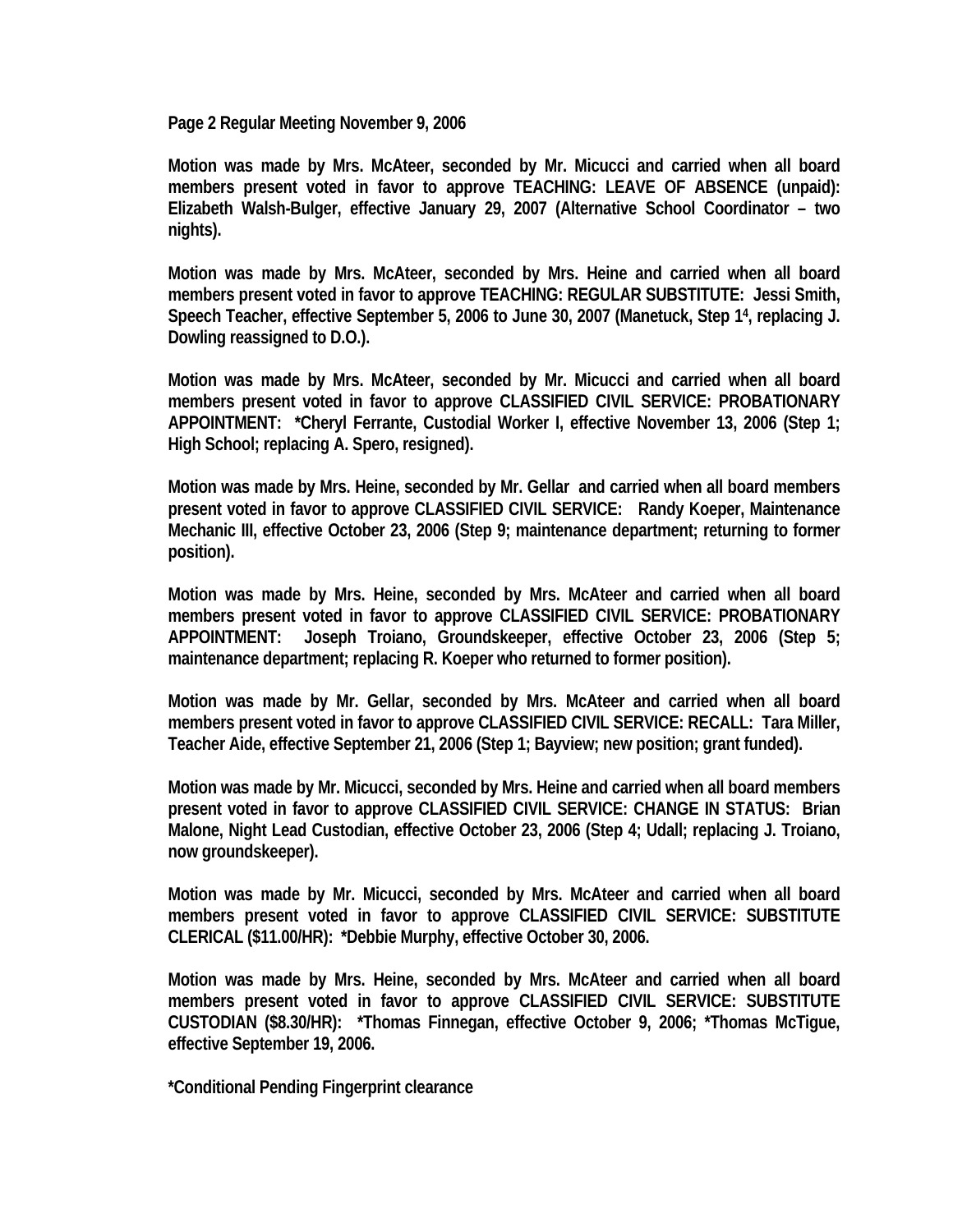**Page 3 Regular Meeting November 9, 2006** 

**Motion was made by Mr. Gellar, seconded by Mrs. McAteer and carried when all board members present voted in favor to approve CLASSIFIED CIVIL SERVICE: SUBSTITUTE FOOD SERVICE WORKER (\$9.75/HR): \*Suzanne Eccher-Lombardo, effective October 16, 2006; \*Kristin Kelly, effective October 13, 2006; \*Debbie Murphy, effective October 30, 2006; \*Terry Nocera, effective October 23, 2006; \*Diane Vargas, effective October 16, 2006.** 

**Motion was made by Mr. Gellar, seconded by Mrs. McAteer and carried when all board members present voted in favor to approve CLASSIFIED CIVIL SERVICE: SUBSTITUTE NURSE (\$105/per diem): \*Darlene Caputo, effective October 25, 2006; \*Vivian Naja, effective October 26, 2006.** 

**Motion was made by Mrs. Heine, seconded by Mrs. McAteer and carried when all board members present voted in favor to approve CLASSIFIED CIVIL SERVICE: SUBSTITUTE TEACHER AIDE/CAFETERIA AIDE (\$9.75/HR): \*Suzanne Eccher-Lombardo, effective October 16, 2006; \*Kristin Kelly, effective October 13, 2006; \*Debbie Murphy, effective October 30, 2006; \*Terry Nocera, effective October 23, 2006; \*Diane Vargas, effective October 16, 2006.** 

**Motion was made by Mrs. McAteer, seconded by Mrs. Heine and carried when all board members present voted in favor to approve OTHER: SUBSTITUTE TEACHERS (\$105/per diem): Christine Benvengo, effective October 24, 2006; \*Bryan Boily, effective November 1, 2006; Theresa Brown, effective October 24, 2006; Carla Cacicia, effective October 26, 2006; Tara Coppola, effective October 20, 2006; \*Joy Fleischer, effective October 26, 2006; Gabrielle Guadio, effective October 24, 2006; Laura Matera, effective October 13, 2006; Stephanie Murphy, effective October 26, 2006; \*Vivian Naja, effective October 26, 2006; Jennifer Verdolino, effective October 27, 2006.** 

**Motion was made by Mrs. McAteer, seconded by Mr. Gellar and carried when all board members present voted in favor to approve OTHER: SUBSTITUTE TEACHING ASSISTANTS (\$85 per diem): Jennifer Verdolino, effective October 27, 2006.** 

**Motion was made by Mrs. McAteer, seconded by Mrs. Heine and carried when all board members present voted in favor to approve OTHER: ADVISORS/CLUBS 2006-07 SCHOOL YEAR: High School – Charles Mascaro, Federal Reserve Challenge.** 

**Motion was made by Mrs. Heine, seconded by Mrs. McAteer and carried when all board members present voted in favor to approve OTHER: ALTERNATIVE SCHOOL: Dawn Morrison, Leave Replacement coordinator (two nights), effective January 29, 2007 (replacing E. Walsh-Bulger, Child-Rearing Leave).** 

**Motion was made by Mrs. McAteer, seconded by Mr. Micucci and carried when all board members present voted in favor to approve OTHER: CONCERT MANAGERS 2006-07 SCHOOL YEAR: Salvatore Fiore, High School (\$2,825 stipend); Arthur Machowicz, Beach Street Middle School (\$650 stipend); William Eidenback, Udall Road Middle School (\$650 stipend).** 

**\*Conditional Pending Fingerprint Clearance**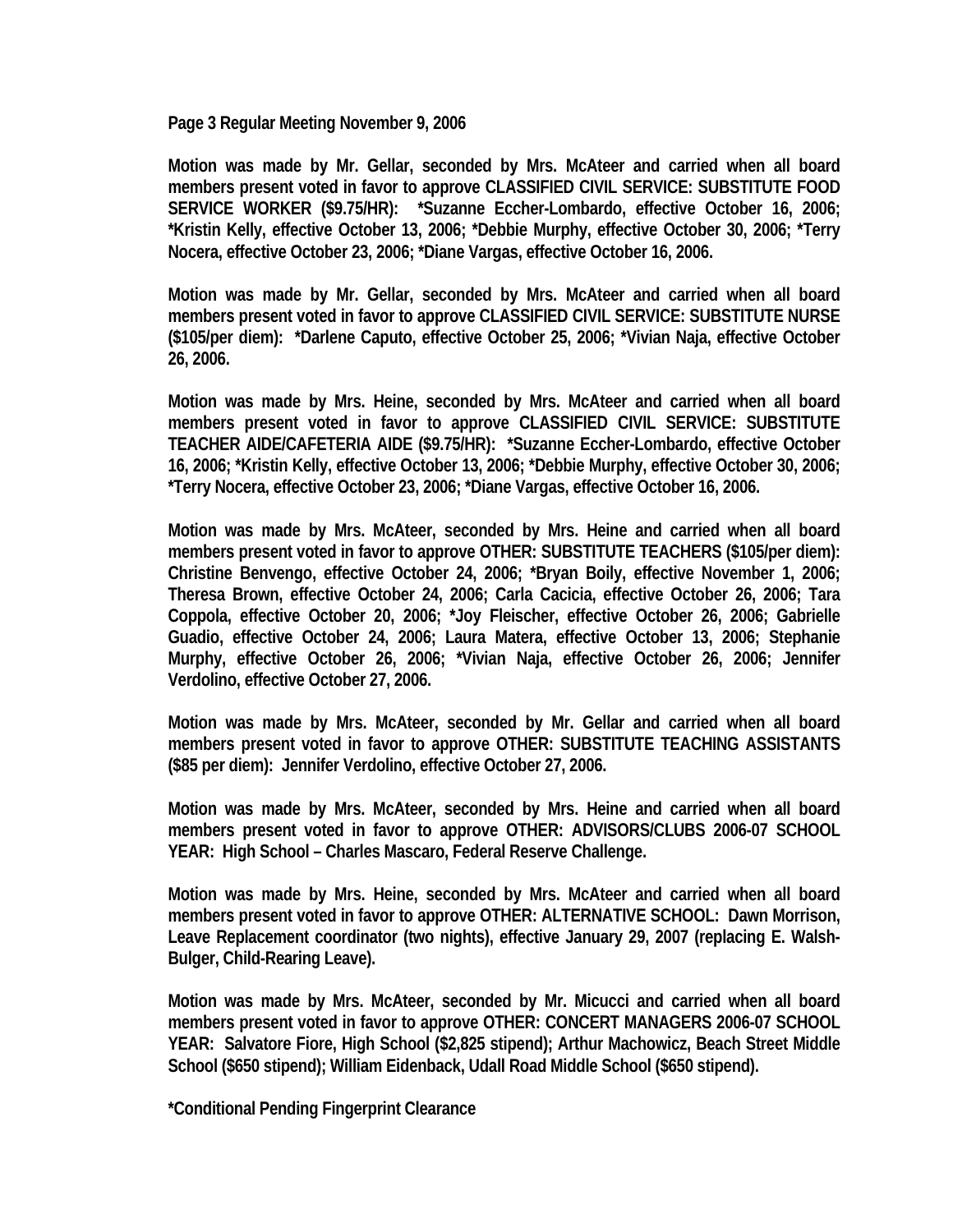**Page 4 Regular Meeting November 9, 2006** 

**Motion was made by Mrs. McAteer, seconded by Mr. Gellar and carried when all board members present voted in favor to approve OTHER: AUDITORIUM TECHNICIANS 2006-07 SCHOOL YEAR (school functions \$75 per event; rental functions \$50 per hour): Judy Hayes, High School; David Kaufman, High School; James Krais, High School; Jerry Mangone, High School; Arthur Machowicz, Beach Street Middle School; John Simeone, Beach Street Middle School; William Eidenback, Udall Road Middle School; Michael Gural, Udall Road Middle School.** 

**Motion was made by Mrs. McAteer, seconded by Mrs. Heine and carried when all board members present voted in favor to approve OTHER: 2006-07 MIDDLE SCHOOL LATE WINTER COACHES: Girls Basketball: Brian Dieumegard, 7-8 Udall Coach; Timothy Bauernfeind, 7-8 Beach Coach.** 

**Motion was made by Mrs. Heine, seconded by Mrs. McAteer and carried when all board members present voted in favor to approve OTHER: 2006-07 MIDDLE SCHOOL LATE WINTER COACHES: Wrestling: Thomas Powers, 7-8 Udall Coach; James Wood, 7-8 Udall Assistant Coach; James Beuther, 7-8 Beach Coach; Vincent Luvera, 7-8 Beach Assistant Coach.** 

 **Motion was made by Mrs. McAteer, seconded by Mrs. Heine and carried when all board members present voted in favor to accept completed curriculum development projects: Introduction to Science Research (Science), Natural Disasters (Science), Grade 6 Science Labs (Science), College Business Communications (Business), Grammar Curriculum Map for Grades 6, 7 and 8 (English), Grade 1 Curriculum Map (English).** 

**Motion was made by Mrs. McAteer, seconded by Mrs. Heine and carried when all board members present voted in favor to approve new secondary course proposals for 2007: SUPA History 101-102 (American History), Theory of Relativity (Science), Studio Dance I – Grades 9-12 (Dance Education), Studio Dance II – Grades 10-12 (Dance Education), West Islip Dance Company – Blue (Dance Education), West Islip Dance Company – Gold (Dance Education), Fashion Marketing (Business and Marketing Education), American Sign Language 2R and 3R (World Languages), Journalism (English), Creative Writing (English), Nutrition, Health and Fitness (Family and Consumer Sciences), Interior Design (Family and Consumer Sciences).** 

**The Finance Committee met on 11/8, as reported on by Mrs. Heine. The Policy Committee did not meet. However, a first reading was held tonight for File 7218: Class Ranking/Weighting of Grades. Copies were available to the public. Motion was made by Mr. Gellar, seconded by Mr. W. Smith and carried when all board members present voted in favor to waive policy that requires a second reading of a policy before adoption of said policy. Motion was made by Mrs. McAteer, seconded by Mr. Gellar and carried when all board members present voted in favor to adopt policy File 7218, after first reading.**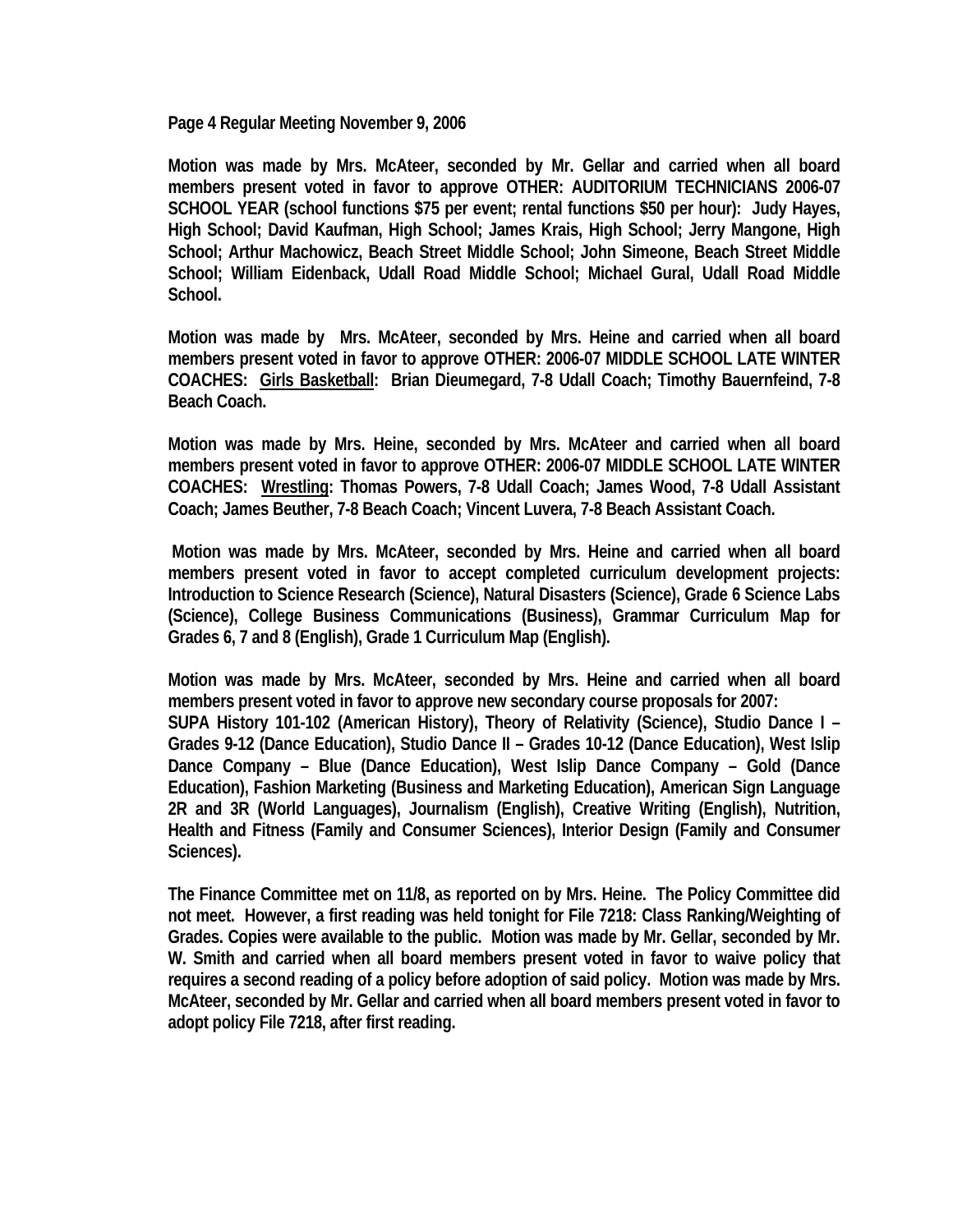**Page 5 Regular Meeting November 9, 2006** 

**Mrs. McAteer reported on School Board/Student Liaison Committee meetings of 11/8 and 9. The Public Relations committee did not meet. The Buildings and Grounds Committee met on 11/8, as reported on by Mr. Gellar. Mrs. McAteer reported on Committee on Special Education/Preschool Special Education recommendations re: classification/placement/I.E.P. modifications of students as delineated: CSE #: 5134, 4533, 6309, 6248, 6302, 4488, 3964, 5257, 6265, 6313, 5918, 6312, 6301, 4384; CPSE ID #: 6295, 6286, 6297, 6298, 5953, 6119, 6091, 22617, 6281, 6314, 6296, 6315, 6294, 6299. Mrs. Bieselin will give a report on the Health and Wellness Alliance meeting of 10/26 next month.** 

**The Treasurer's Report for September was presented. Beginning book balance \$8,056,886.70; ending book balance \$6,578,531.77.** 

**Motion was made by Mrs. McAteer, seconded by Mrs. Heine and carried when all board members present voted in favor to approve budget transfers, as recommended by Finance Committee.** 

**Motion was made by Mrs. Heine, seconded by Mr. Gellar and carried when all board members present voted in favor to approve change orders. Change order #1: ARA Plumbing Corp. (\$5,000.) , and #2: West Islip Public Library change order - Lougene Inc. \$29,839.80.** 

**Motion was made by Mrs. McAteer, seconded by Mr. Gellar and carried when all board members present voted in favor to approve Leasehold Space Agreement with BOCES (rental of rooms at Paul J. Bellew Elementary School).** 

**Motion was made by Mrs. Heine, seconded by Mrs. McAteer and carried when all board members present voted in favor to approve the following tuition bills: Sachem Central School District – Summer Special Education 1 student @ \$3,732.; Longwood Central School District – Foster Care Student 1 student @ \$38,049.40.** 

**Motion was made by Mr. Gellar, seconded by Mrs. McAteer and carried when all board members present voted in favor to approve the following health services with the West Islip School District: Babylon UFSD (Babylon Christian School) 1 student @ \$531.65.** 

**Motion was made by Mr. Gellar, seconded by Mrs. McAteer and carried when all board members present voted in favor to approve bid for Lease of Musical Instruments. Bid was awarded to Interstate Music.** 

**Motion was made by Mrs. Heine, seconded by Mrs. McAteer and carried when all board members present voted in favor to approve the following donations, with thanks: Bayview PTA – Arts In Education \$1,050; Paul J. Bellew PTA – Arts in Education \$845.; Soccer Booster Club – JV Portable Scoreboard \$3,650.** 

**Motion was made by Mrs. McAteer, seconded by Mrs. Heine and carried when all board members present voted in favor to approve providing health care coverage for domestic partners, pending approval of Memorandum of Agreement with employee unions.**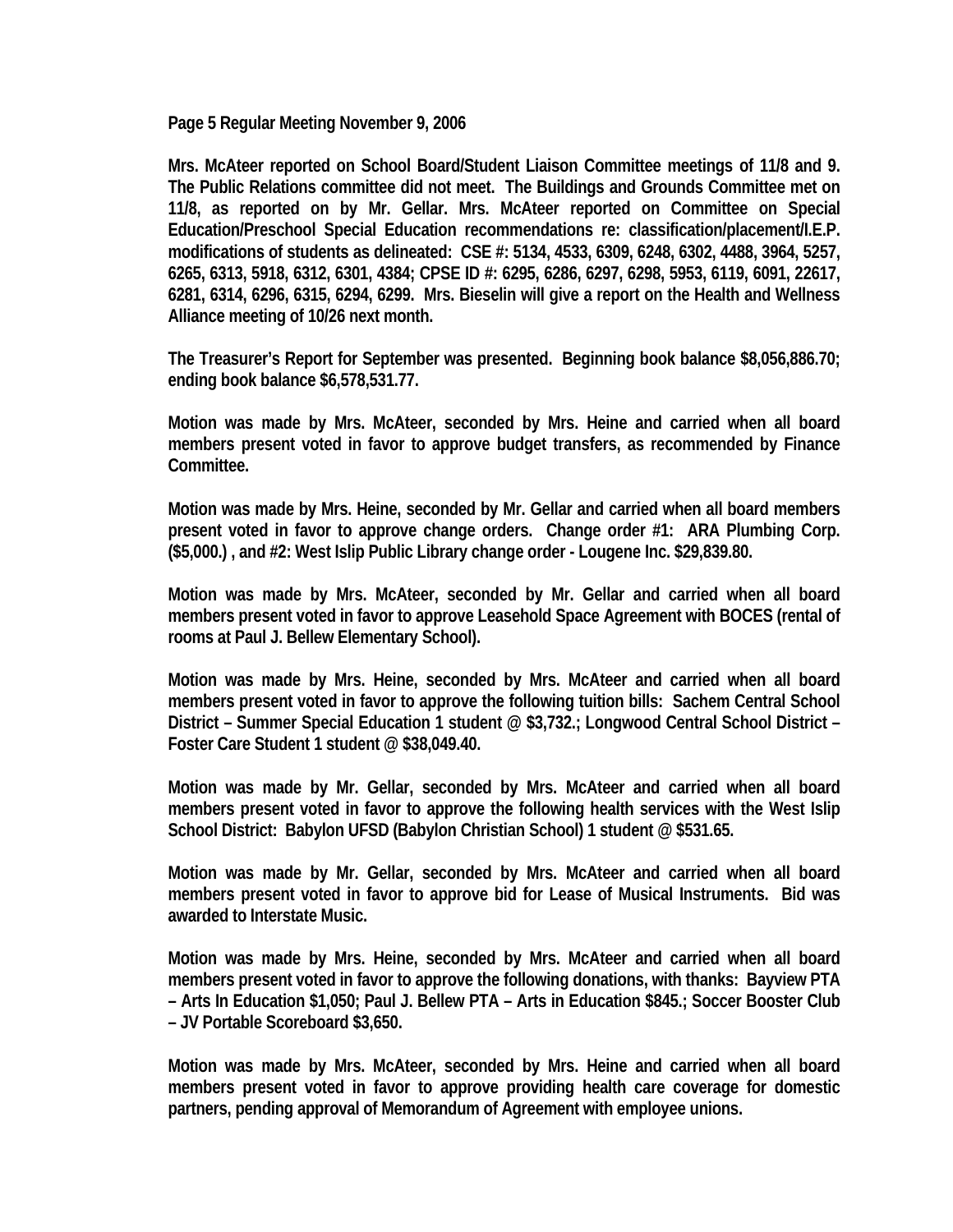**Page 6 Regular Meeting November 9, 2006** 

**"An Invitation to the Public" was held, with three residents speaking. Subjects of concern have been recorded in log.** 

**Motion was made by Mr. Micucci, seconded by Mrs. McAteer and carried when all board members present voted in favor to adjourn to Executive Session at 8:50 p.m. for the purpose of discussing personnel, negotiations and/or litigation.** 

**Meeting reconvened at 9:50 p.m. on motion made by Mrs. McAteer, seconded by Mr. Gellar and carried when all board members present voted in favor.** 

**Motion was made by Mrs. McAteer, seconded by Mr. Gellar and carried when all board members present voted in favor to approve salary increase for substitute custodians to \$9.75/HR.** 

**Motion was made by Mrs. McAteer, seconded by Mr. Gellar and carried when all board members present voted in favor to approve Memorandum of Agreement with WITA, re: Connie Allen.** 

**Motion was made by Mr. Gellar, seconded by Mrs. McAteer and carried when all board members present voted in favor to approve TEACHING: PART TIME APPOINTMENT: Monica Sanford, Foreign Language Teacher, Step 11, prorated at .6, effective November 13, 2006 to June 30, 2007.** 

**Motion was made by Mrs. McAteer, seconded by Mr. Gellar and carried when all board members present voted in favor to approve resolution to place employee "A" named in Executive Session on involuntary sick leave, effective November 10, 2006.** 

**Meeting adjourned at 9:55 p.m. on motion made by Mrs. Heine, seconded by Mrs. McAteer and carried when all board members present voted in favor.** 

 **Respectfully submitted by** 

 **Carolyn J. Cross District Clerk** 

**All correspondence, reports or related materials referred to in these minutes are on file in the District Office.**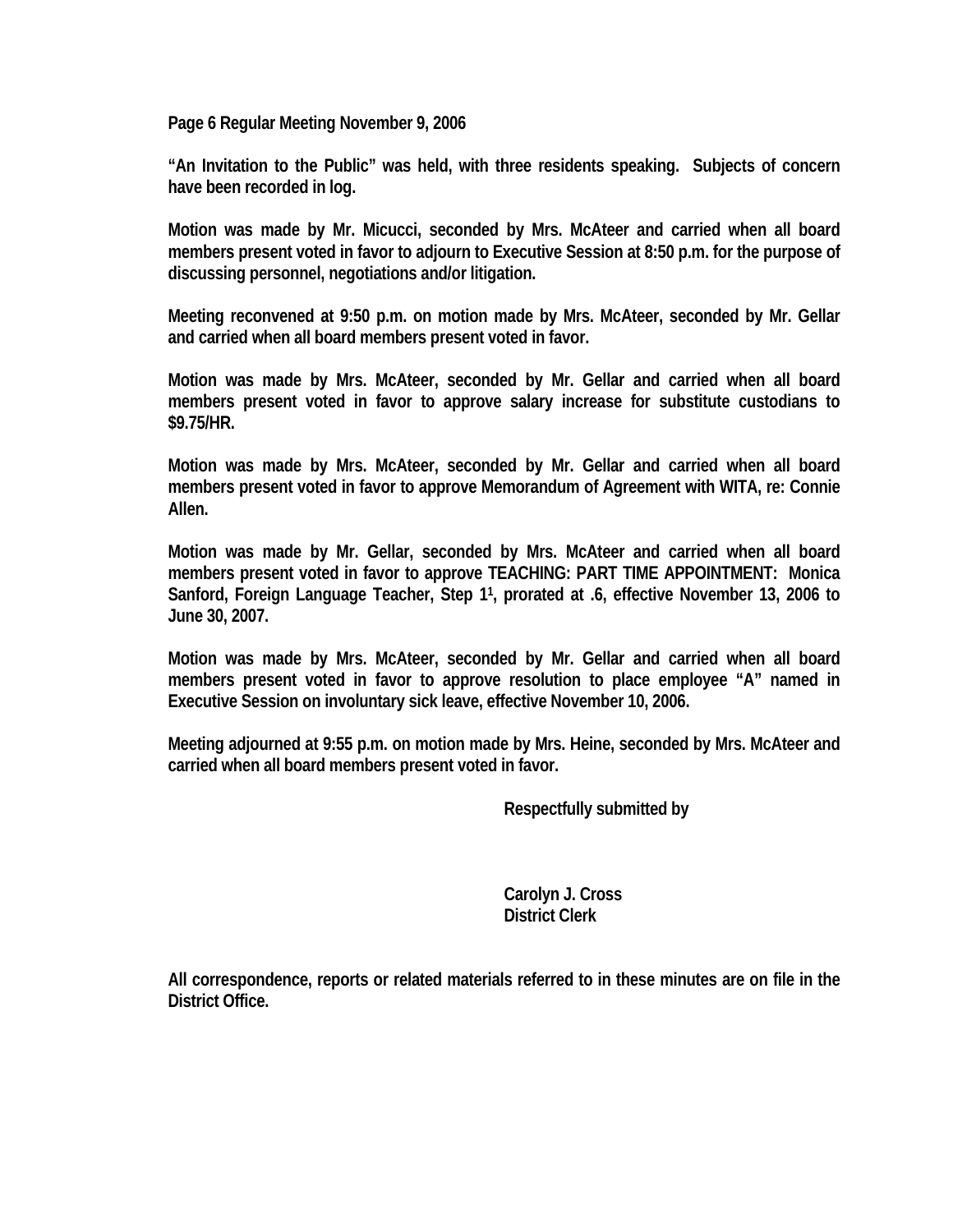## **SPECIAL MEETING OF THE BOARD OF EDUCATION November 30, 2006—District Office President George Smith, Presiding**

| <b>PRESENT:</b> | Mr. G. Smith, Mrs. Bieselin, Mr. Gellar, Mrs. Heine, Mr. W. Smith |
|-----------------|-------------------------------------------------------------------|
| <b>ABSENT:</b>  | Mr. Micucci, Mrs. McAteer                                         |
| Administrators: | Dr. Blau, Mrs. Duffy, Mr. Stern                                   |

**The meeting was called to order at 7:30 PM, followed by the Pledge. Announcements: Mr. W. Smith discussed the role of Santa Claus at PAWS Barnes & Noble fund-raiser.** 

**Motion was made by Mrs. Bieselin, seconded by Mrs. Heine and carried when all board members present voted in favor to approve TEACHING: CHILD BEARING LEAVE OF ABSENCE (paid): Kelly Farrell, Elementary Teacher, effective November 7, 2006.** 

**Motion was made by Mr. Gellar, seconded by Mrs. Bieselin and carried when all board members present voted in favor to approve TEACHING: CHILD REARING LEAVE OF ABSENCE (unpaid) (Pursuant to the Family and Medical Leave Act of 1993—12 weeks continuous medical coverage): Andrea Miller, Elementary Teacher, effective November 13, 2006 to December 15, 2006.** 

**Motion was made by Mrs. Heine, seconded by Mr. Gellar and carried when all board members present voted in favor to approve TEACHING: CHILD REARING LEAVE OF ABSENCE (unpaid): Jennifer Hirdt, Science Teacher, effective November 27, 2006 to June 30, 2007 (currently on FMLA).** 

**Discussion items: Alternative Assessments, Grades 3-8, Capital Improvements Review, and Legislative Task Force.** 

**Motion was made by Mrs. Bieselin, seconded by Mrs. Heine and carried when all board members present voted in favor to approve Memorandum of Agreement – Math Administrative Assistant Apprentice.** 

**Motion was made by Mrs. Bieselin, seconded by Mr. Gellar and carried when all board members present voted in favor to resolution to rescind computer bid: WHEREAS, the Board of Education, at a special meeting on August 31, 2006, awarded a bid for personal computers to Vicom Computer Services, Inc.; and WHEREAS, the District and Vicom Computer Services, Inc. have not achieved a final written agreement; and WHEREAS, the District has determined it is in the District's best interest to reject all bids and re-advertise. NOW THEREFORE BE IT RESOLVED, that the Board of Education annuls its bid award to Vicom Computer Services, Inc. BE IT FURTHER RESOLVED, that the Board of Education rejects all bids and authorizes the readvertisement for new bids regarding personal computers.** 

**Motion was made by Mrs. Bieselin, seconded by Mr. Gellar and carried when all board members present voted in favor to adjourn to Executive Session at 9:05 PM, for the purpose of discussing personnel, negotiation and/or litigation.**